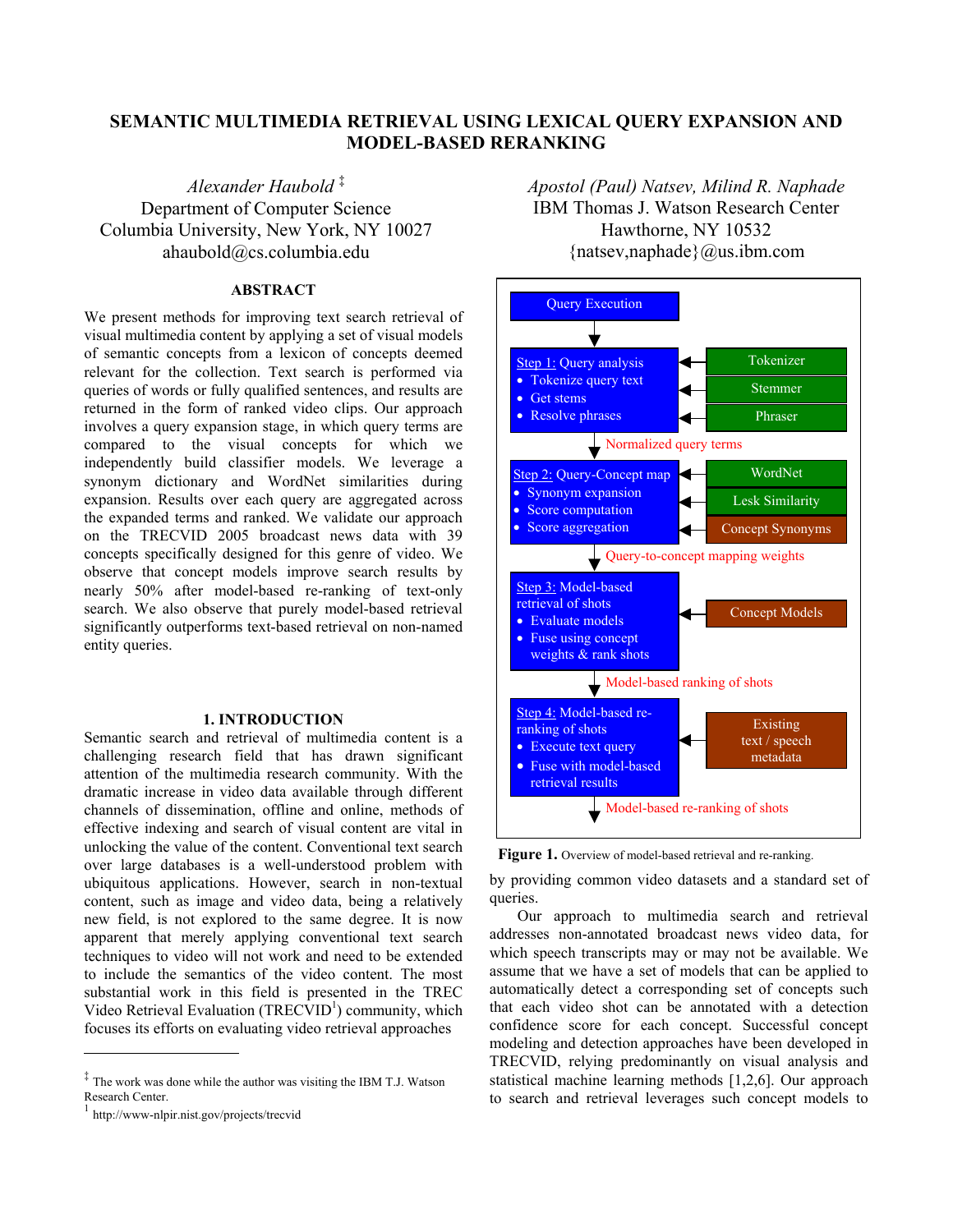enable or improve video search in scenarios with limited or no metadata. In particular, we focus on lexical query analysis and expansion—mapping query words and phrases to concepts—and we build a ranked list of matching shots based purely on automatic concept detection scores and automatically computed query-to-concept relevance scores (Figure 1). In addition, when textual metadata is available in the form of annotations, closed caption, automatic speech recognition, or video OCR transcripts, we use the modelbased retrieval method to re-rank the purely text-based retrieval results. We validate our approach on the TRECVID 2005 corpus and query topics, and compare it to the text-based retrieval baseline. We observe 50% improvement in retrieval precision over the text-only baseline after model-based re-ranking. We also observe that for non-named entity queries, the model-based retrieval approach alone outperforms speech-based retrieval by 38%.

## **2. APPROACH**

Our approach is split into four parts: 1. Query term extraction of words and qualified phrases, 2. Calculation of semantic relatedness scores between extracted query terms and concepts, 3. Model-based retrieval of shots through fusion across relevant concept detection results, and 4. Model-based re-ranking of shots through fusion of textbased and model-based retrieval results.

#### **2.1. Semantic concept lexicon**

For the multimedia research community, the TRECVID benchmark has succeeded in bringing semantic concept detection front and center. This has not only allowed different statistical learning techniques to be compared [6], but also sparked off a healthy debate on identifying a lexicon and a taxonomy that would be effective in covering a large number of queries. One such exercise to address the issue of a shallow taxonomy of generic concepts that can effectively address a large number of queries resulted in the creation of the LSCOM-lite lexicon (Figure 2).

As a first step we built support vector machine based semantic concept models [6] for all the annotated concepts of the LSCOM-lite lexicon based on some visual features from the training collection. Each of these models can then be used to get a quantitative score indicating the presence of the corresponding concept in any test set video shot. This quantitative score can then be converted into a confidence score which can in turn be used in our re-ranking experiments to modify the overall rank of a shot vis a vis its relevance to the query through the relationship of the concept to the query.

Since each concept can be described by multiple words and phrases with equivalent meaning, many of which may not be determined by WordNet as synonyms, we decided to manually create a synonym dictionary, which lists for each concept a number of similar words and phrases that represent that concept (Table 1).



Figure 2. The LSCOM-lite Lexicon [7] designed for the TRECVID 2005 Benchmark consists of more than 40 concepts spread across multiple concept-types such as objects, events, sites etc. Of these, 39 concepts were annotated and made available for training models.

| Concept  | Representative words                                  |  |  |  |
|----------|-------------------------------------------------------|--|--|--|
| airplane | air, aircraft, airline, carrier, helicopter, vehicle, |  |  |  |
|          | warplane                                              |  |  |  |
| natural  | disaster, earthquake, fire, flame, flood,             |  |  |  |
| disaster | hurricane, tornado, tsunami                           |  |  |  |
| sports   | sport, baseball, basketball, soccer, tennis,          |  |  |  |
|          | cricket, football, hockey, golf, game, match          |  |  |  |
| US flag  | American flag, stars and stripes                      |  |  |  |

Table 1. Sample concepts with synonyms. Synonyms are qualified WordNet terms, compared to query terms to resolve matching concepts.

#### **2.2. Query analysis**

We extract all individual words *W* from query *Q*, and add qualified WordNet phrases *P* from the same query:

## Extracted query terms  $QT = \{W, P\}$

A phrase is defined as the largest number of consecutive words that form a qualified phrase in WordNet. Phrases tend to disambiguate individual words and create a different, more specific and accurate meaning. We found it important to include such phrases in addition to words to form a more complete sense of the query. Examples for phrase extraction are presented in Table 2.

## **2.3. Query to concept mapping**

In this step we compute each query term's concept weight vector, which is determined from a term's similarity to each concept. This vector is fused with shot concept confidences in the third step to produce a shot's relevance to the query. We use an *adapted Lesk semantic relatedness* score [3], one of many available for WordNet, to compute similarities between pairs of words. The adapted Lesk score between two terms is based on the amount of overlap (in words) between the definitions of the two terms, as well as between the definitions of their immediate neighbors according to WordNet relationships. Unlike other *semantic similarity*  measures, the Lesk *semantic relatedness* measure considers not only *is-a* relationships between words (i.e., synonyms) but other relationships as well (e.g., *has-a*). This allows us to compute more general semantic relatedness scores between pairs of words or phrases, which are better suited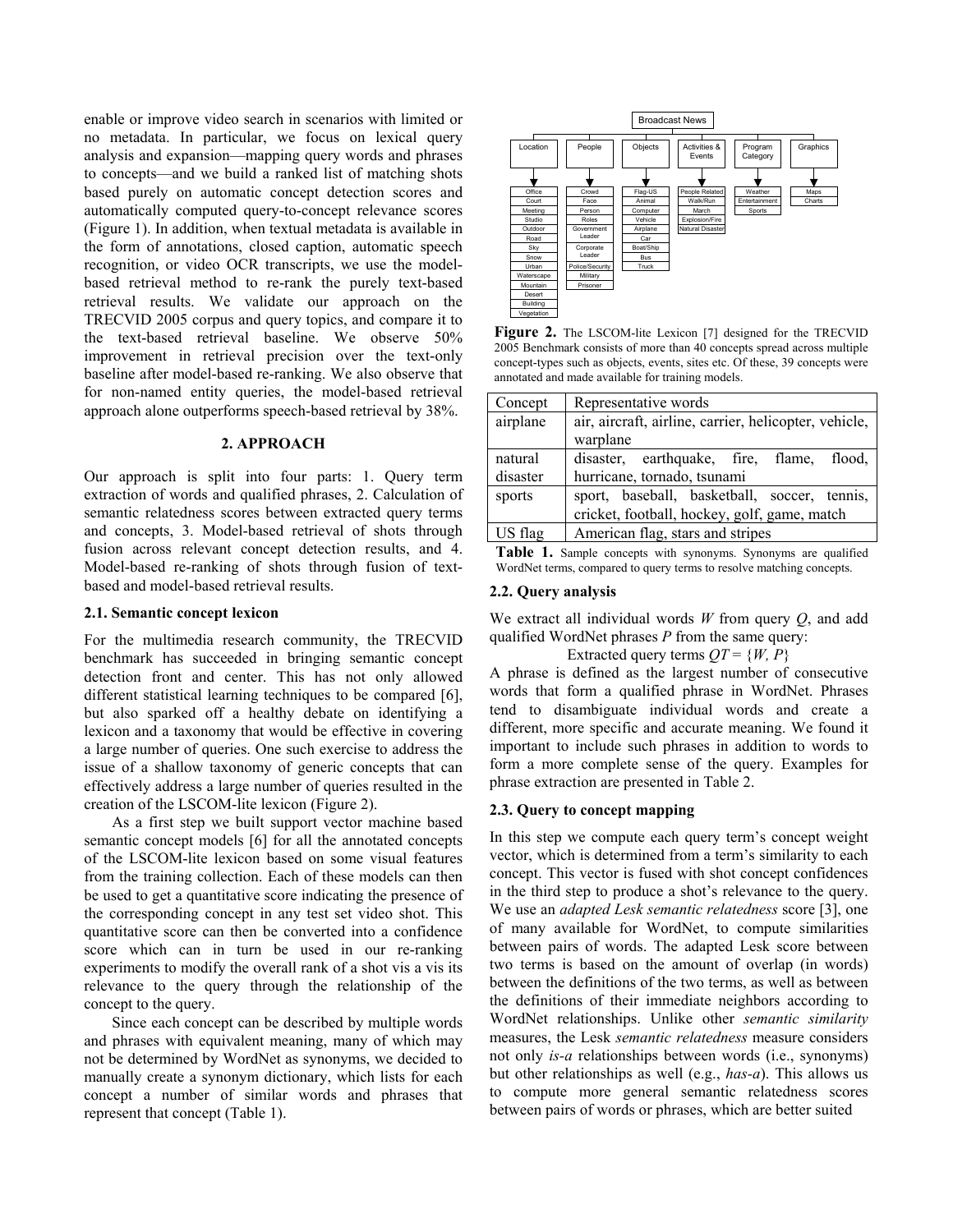| Let $S_1$ = senses (term,)                            |
|-------------------------------------------------------|
| Let $S_2$ = senses ( <i>term</i> <sub>2</sub> )       |
| for all $(s_1, s_2)$ where $s, \chi S_1, s, \chi S_2$ |
| $maxlesk = max (lesk(s1, s2))$                        |

**Algorithm 1.** (*maxlesk*) Approach to sense disambiguation in computing the *Lesk* semantic relatedness score for two terms.

| $QT =$ set of extracted query terms for query Q | Input  |
|-------------------------------------------------|--------|
| $c =$ set of concepts from fixed lexicon        | Input  |
| $CS =$ set of synonyms S for all concepts in C  | Input  |
| $QC$ = set of concept confidences for query Q   | Output |
| for each $QT_i$ in $QT$                         |        |
| for each $C_i$ in C                             |        |
| for each $C_iS_k$ in $C_iS$                     |        |
| $conf_k$ = maxlesk $(C_jS_k, QT_j)$ }           | Step 1 |
| $QC_i$ += max $(conf_k)$ } }                    | Step 2 |
| for each $C_i$ in C                             |        |
| $QC_i$ /= $ QT $ }                              | Step 3 |

**Algorithm 2.** Approach to computing weighted mapping from a given query to a set of semantic concepts.

| $s = set of shots$                                 | Input  |  |
|----------------------------------------------------|--------|--|
| $SC = set of concepts C for each shot S$           | Input  |  |
| $SS = shot score$                                  | Output |  |
| for each $S_i$ in $S$                              |        |  |
|                                                    |        |  |
| for each $C_j$ in $C$<br>$S_iS$ += $QC_i$ * $SC_i$ |        |  |
|                                                    |        |  |

**Algorithm 3.** Approach to computing the final ranked list of shots, given a query-to-concept mapping (with weights) and concept detection confidences for all shots.

for query expansion purposes. For example, the term *airplane* is semantically associated with the term *aircraft* through an *is-a* relationship but is also associated to other terms, such as *airline*, *pilot, to fly,* through different relationships. All of these terms are in fact suitable for query expansion purposes, even though they are not synonyms to the original query term, and may even be designated as different parts of speech (i.e., nouns, verbs, adjectives, etc.). Due to the above features, we use the adapted Lesk score to measure general semantic relatedness between a pair of terms. Since terms, however, may belong to multiple parts of speech (POS), and may carry multiple meanings, or senses, we perform a sense disambiguation step, which attempts to resolve the correct meanings for a pair of terms. In particular, we select the highest Lesk similarity score between their respective sets of senses (Algorithm 1) based on the intuition that the most similar senses are most likely to be the ones used in the same context. For an overview of other semantic similarity and semantic relatedness measures, see [4].

Query terms are compared to all synonyms of a concept (Algorithm 2, Step 1). For each (query term, concept) combination, we then record the highest similarity score (that of the best matching synonym) as the concept weight for the given query term, and aggregate these scores over all query terms (Algorithm 2, Step 2). We normalize the final query-to-concept weight scores by the number of query terms (Algorithm 2, Step 3), resulting in a weight vector

| taking off        | Depart from the ground           |  |  |
|-------------------|----------------------------------|--|--|
| military vehicle  | Vehicle used by the armed forces |  |  |
| shaking hands     | Take someone's hands and shake   |  |  |
| basketball player | An athlete who plays basketball  |  |  |

**Table 2.** Sample phrases in which individual words have vague or different meaning. *Phrasing* resolves more specific senses, which result in higher precision *Lesk* similarities due to better matching definitions.

| Query: "people with banners or signs"                |                                        |  |  |
|------------------------------------------------------|----------------------------------------|--|--|
| T1: people                                           | people-marching: 4737, crowd: 4737,    |  |  |
| T2: banner                                           | people-marching: 216, US flag: 151,    |  |  |
| T3: sign                                             | building: 5361, waterscape/front: 531, |  |  |
| Final query to model mapping with weights: Building: |                                        |  |  |
| 1879.7, People/marching: 1685.7, Crowd: 1625.3,      |                                        |  |  |
|                                                      |                                        |  |  |

**Table 3.** Example of a complete query expansion with *Lesk* semantic relatedness scores.

that ranks all 39 concepts with respect to their semantic relatedness to the query. Of these, we currently consider only the top 3 most similar concepts (and their weights) for each query, and set all other weights to 0 to reduce noise effects. In the future, we plan to allow a variable number of concepts per query based on the query properties.

## **2.4. Model-based retrieval**

In this step, query concept vectors (concept weight scores) are fused with shot concept vectors (concept detection results) to determine a ranked list of matching shots. For each shot's concept detection vector, we multiply the query concept weight vector, and use the sum of products as a final model-based retrieval score for the given shot and the given query (Algorithm 3). An example of a complete query expansion following the algorithm is presented in Table 3.

## **2.5 Model-based re-ranking**

In the final (and optional) step, the model-based shot ranking is used to re-rank the results of text-based retrieval, if available. The intuition is that specific queries such as named entities cannot be answered precisely through generic models only (unless named entities are modeled explicitly), although the latter can serve to refine—and hopefully improve—retrieval results based on other modalities, such as closed caption (CC) or automatic speech recognition (ASR) transcripts, video OCR, etc. If such text sources are available, we therefore execute a text search against these sources, and we then fuse the results with the model-based retrieval results in order to get a re-ranked and possibly improved set of results. Ideally, we can use different fusion weights for the two approaches, depending on query topic characteristics, such as whether the topic is about a named entity or not. Such query-dependent fusion approaches [5] are very promising but require a separate training set of sample topics to determine the optimal fusion parameters. For simplicity, we consider only simple nonweighted score averaging (after global range normalization) as the preferred fusion method.